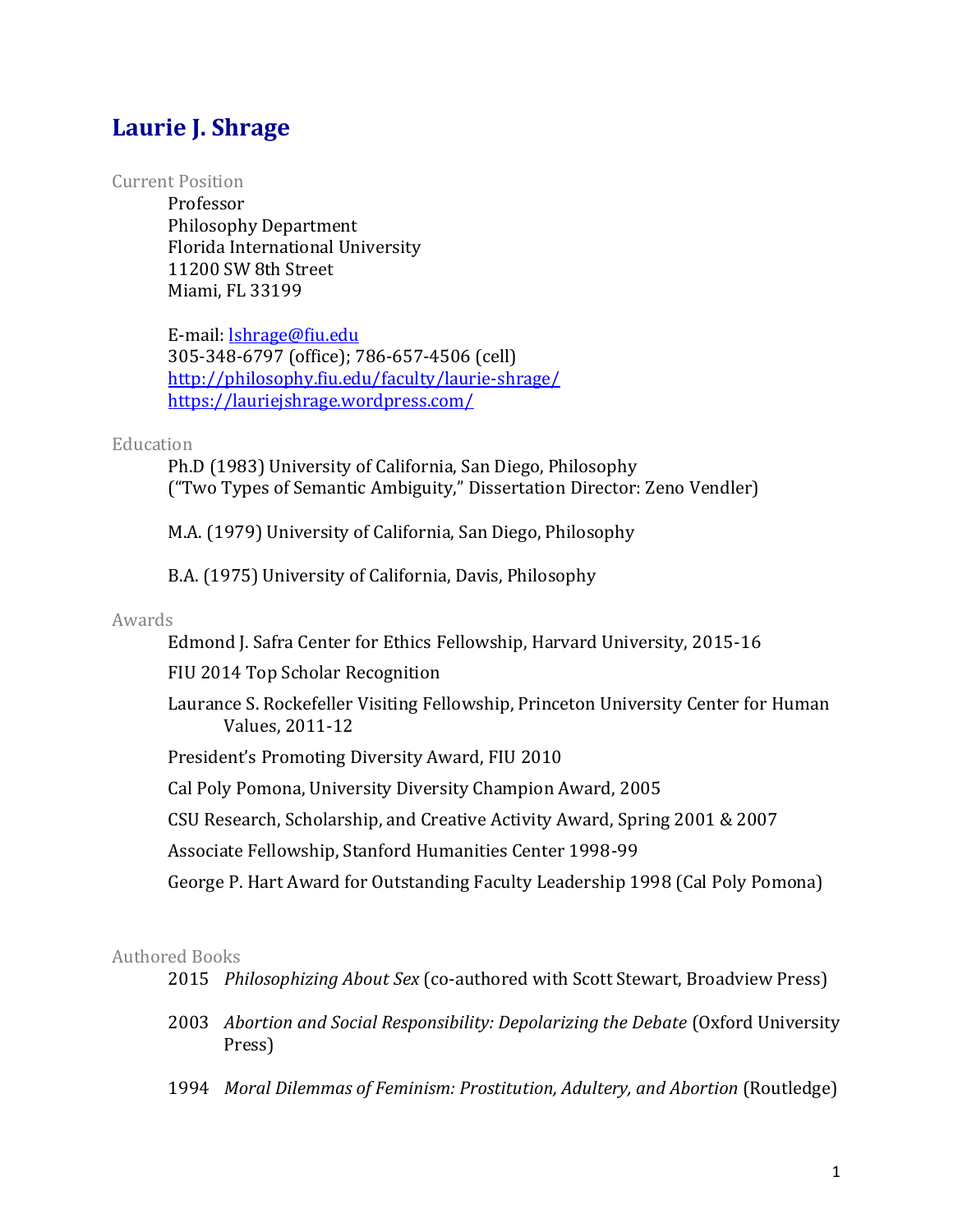## Edited Books

- 2009 *You've Changed: Sex Reassignment and Personal Identity* (Oxford University Press)
- 1998 *Race, Class, Gender, and Sexuality: The Philosophical Questions*, Co-Edited with N. Zack and C. Sartwell (Blackwell)

#### Book Series Editor

*Explorations in Contemporary Social-Political Philosophy*, with N. Zack, Rowman and Littlefield Publishers: [https://rowman.com/Action/SERIES/\\_/ECSPPRLG/Explorations-in-Contemporary-](https://rowman.com/Action/SERIES/_/ECSPPRLG/Explorations-in-Contemporary-Social-Political-Philosophy)[Social-Political-Philosophy](https://rowman.com/Action/SERIES/_/ECSPPRLG/Explorations-in-Contemporary-Social-Political-Philosophy)

## Journal Articles

- 2022 Contract Sex: Decriminalization vs. Legalization, *Sexuality, Gender, and Policy* 5 (1): 8-25 (published online Dec. 2021) <https://onlinelibrary.wiley.com/toc/26395355/2022/5/1>
- 2020 Rethinking the Integration Paradigm of Racial Justice, *Florida Philosophical Review* 19(1): [https://fpr.cah.ucf.edu/article/rethinking-the-integration](https://fpr.cah.ucf.edu/article/rethinking-the-integration-paradigm-of-racial-justice/)[paradigm-of-racial-justice/](https://fpr.cah.ucf.edu/article/rethinking-the-integration-paradigm-of-racial-justice/)
- 2017 Just Two: Macedo and Marriage Equality, *Syndicate Philosophy* <https://syndicate.network/symposia/philosophy/just-married/#just-two>
- 2016 Decoupling Marriage and Parenting, *Journal of Applied Philosophy* 35(3): 496- 512 (published online 2016; print publication August 2018) <https://onlinelibrary.wiley.com/doi/abs/10.1111/japp.12241>
- 2016 African Americans, HIV, and Mass Incarceration, invited commentary, *The Lancet* <http://www.thelancet.com/series/aids-2016>
- 2013 Reforming Marriage: A Comparative Approach, *Journal of Applied Philosophy* 30(2): 107-21
- 2012 "Anatomy is Not Destiny": Sexual Orientation and Gender Variance, *Review Journal of Political Philosophy*, Volume 10 (Article republished in *Talk about Sex*, ed. Scott Stewart, Cape Breton University Press, 2013)
- 2012 Does the Government Need to Know Your Sex? *Journal of Political Philosophy* 20(2): 225-47 (published online 2010)
- 2008 Will Philosophers Study Their History or Become History? *Radical Philosophy Review* 11(2): 27-52.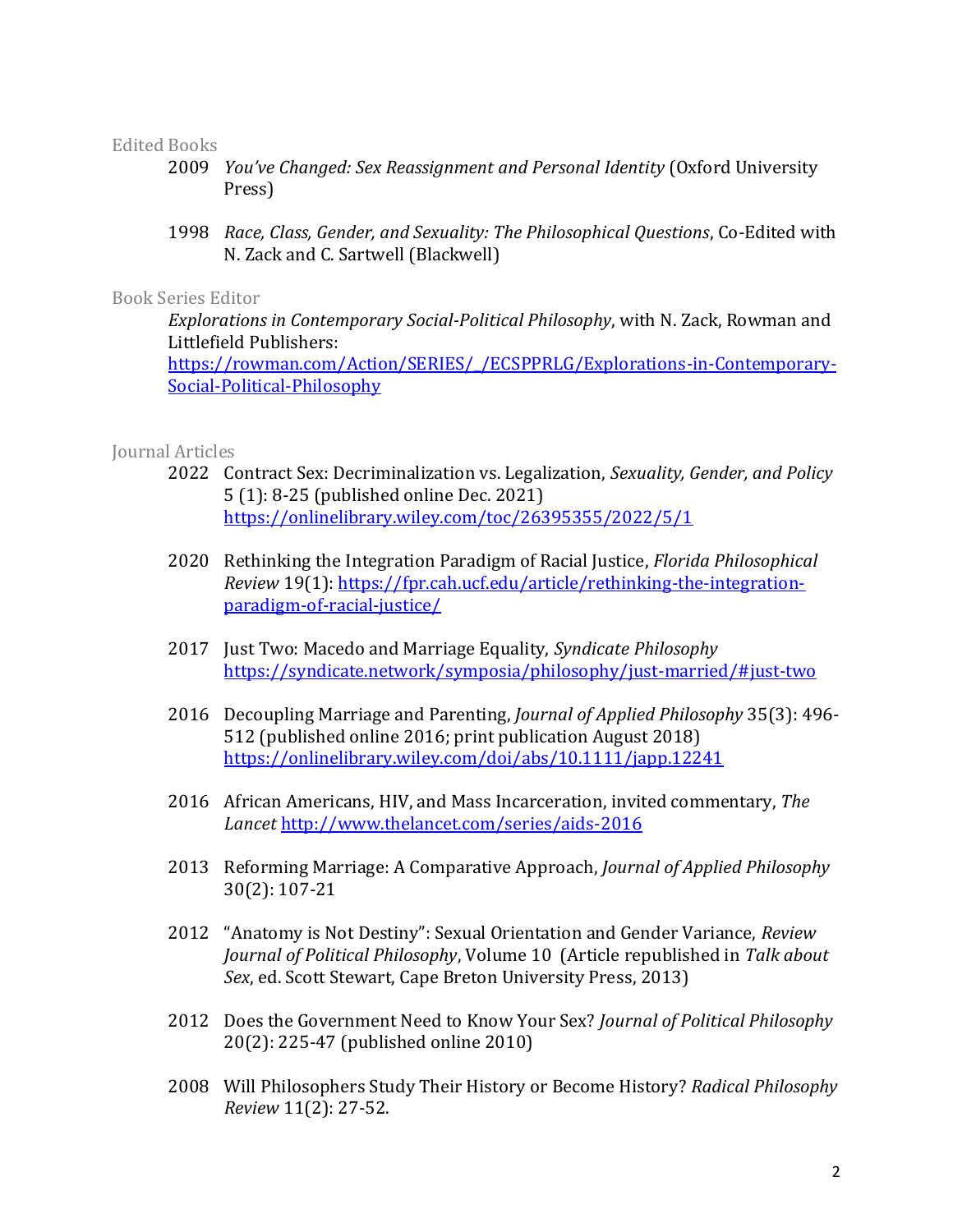- 2005 Which Side Are You On, APA? *Hypatia* 20(4): 234-37.
- 2005 Exposing the Fallacies of Anti-Porn Feminism, *Feminist Theory* 6(1): 45-65.
- 2003 Electoral Politics and Abortion. *Dissent* (Fall) (with comments by Brown and Petchesky and reply)
- 2002 From Reproductive Rights to Reproductive Barbie: Post-Porn-Modernism and Abortion. *Feminist Studies* 28: 61-93.
- 1999 Do Lesbian Prostitutes Have Sex With Their Clients?: A Clintonesque Reply. *Sexualities* 2: 259-261.
- 1996 Prostitution and the Case for Decriminalization. *Dissent* (Spring): 41-45.
- 1996 Feminism and Philosophy in the 90s. *Metaphilosophy* 27 (1-2): 214-217.
- 1994 Comment on Overall's "What's Wrong With Prostitution." *Signs: Journal of Women in Culture and Society* 19(2): 564-70.
- 1992 Is Sexual Desire Raced?: The Social Significance of Interracial Prostitution. *Journal of Social Philosophy* 23(1): 42-51.
- 1990 Feminist Film Aesthetics: A Contextual Approach. *Hypatia: A Journal of Feminist Philosophy* 5(2): 137-148.
- 1989 Should Feminists Oppose Prostitution? *Ethics: An International Journal of Social, Political, and Legal Philosophy* 99(2): 347-361.
- 1988 Should There Be A Legally Enforceable Right To Comparable Worth: A Reply To Paul Weiler's `NO'. *Frontiers: A Journal of Women Studies* 10 (Special Issue on "Women and Worth"): 45-48.
- 1987 Some Implications of Comparable Worth. *Social Theory and Practice* 13(1): 77-102.
- 1986 James Sterba On Nuclear Deterrence. *Peace and Change* 11(3-4): 85-88.
- 1981 Factivity and the Emotives. *Studies In Language* 5(2): 279-285.

#### Book Chapters

- 2022 A Solution to the Problem of Rape by Fraud, in the *Handbook of Sexual Ethics*, Palgrave Publishers, D. Boonin, ed.
- 2017 Race, Health Disparities, Incarceration, and Structural Inequality, in *Oxford*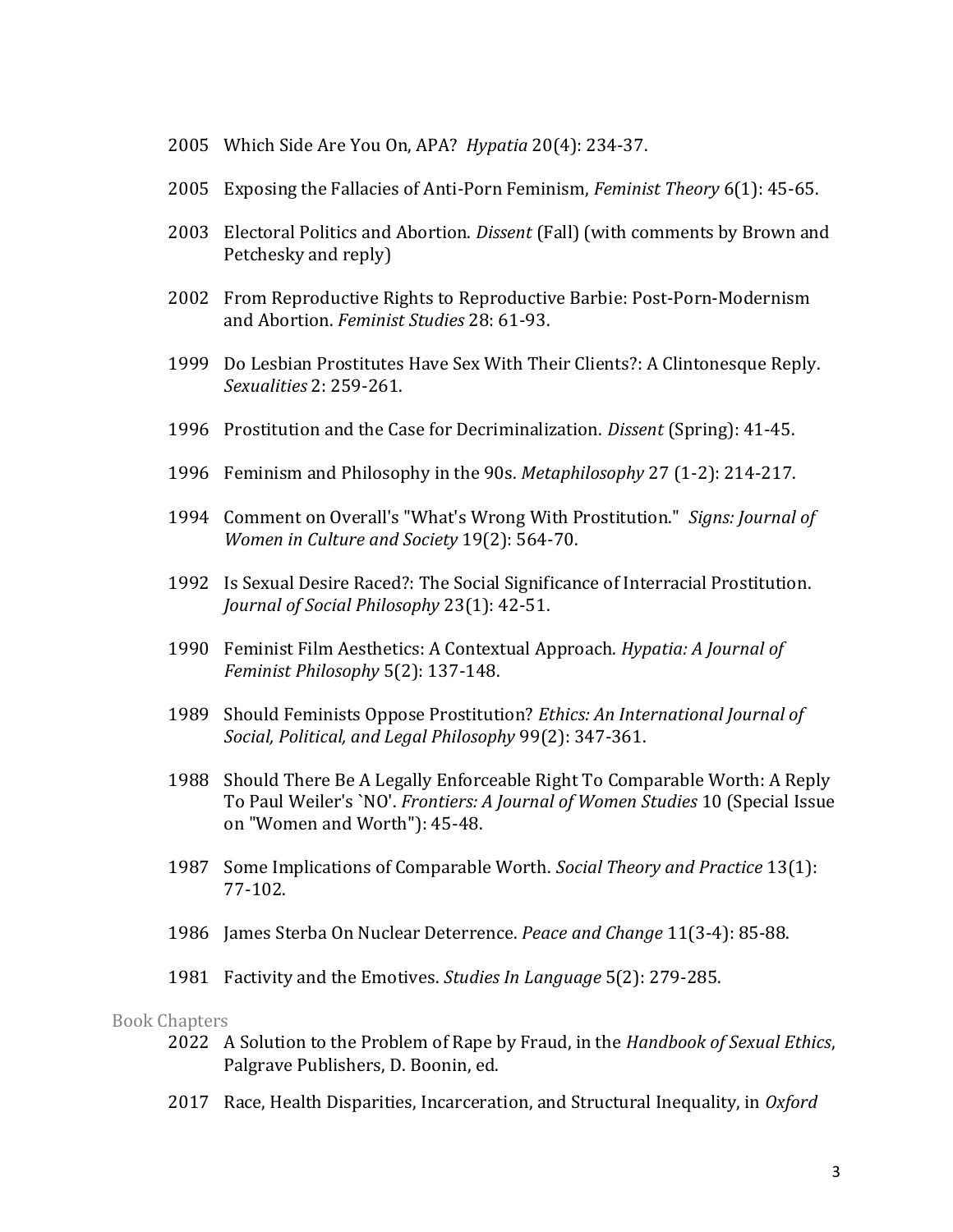*Handbook on the Philosophy of Race*, ed. N. Zack, Oxford University Press

- 2016 Prostitution in *Philosophy of Sex and Love*, eds. J.M. Petrik and A. Zucker, *Macmillan's Interdisciplinary Handbooks*
- 2015 Polygamy, Privacy, and Equality in *After Marriage*, ed. E. Brake, Oxford University Press.
- 2009 Sex and Miscibility, in *You've Changed: Sex Reassignment and Personal Identity*, ed. L. Shrage (NY: Oxford University Press): 175-93.
- 2003 Sexuality (co-authored with N. Tuana), in *Oxford Handbook of Practical Ethics*, ed. H. LaFollette (NY: Oxford University Press): 15-41.
- 2000 Equal Opportunity, in *A Companion to Feminist Philosophy*, eds. A. Jaggar and I. Young (NJ: Wiley-Blackwell): 559-568.
- 1997 Passing Beyond the Other Race or Sex, in *Race/Sex: Their Sameness, Difference and Interplay,* ed. N. Zack, (NY: Routledge): 183-190.
- 1995 Ethnic Transgressions: Confessions of an Assimilated Jew, in *American Mixed Race: The Culture of Microdiversity*. N. Zack, ed. (Rowman and Littlefield): 287-296.

## Co-Editor

1998-2003 *Hypatia: A Journal of Feminist Philosophy* (with Nancy Tuana, co-editor)

#### Edited Issues

- 2002 Guest Editor, "Highlights from the Pacific APA 2001," Special Issue of *Philosophical Studies* 108 (1-2).
- 1990 Guest Editor, American Philosophical Association's *Newsletter on Feminism and Philosophy*, Winter and Spring Issues on "Feminism and Aesthetics."

## Encyclopedia Entries

- 2015 Sex Reassignment, *Encyclopedia of Theory in Psychology* (Sage Publications)
- 2006 Catharine MacKinnon. *Historical Encyclopedia of Prostitution and Sex Work* (Greenwood Press)
- 2004 Feminist Perspectives on Sex Markets, *Stanford Encyclopedia of Philosophy* <http://plato.stanford.edu/entries/feminist-sex-markets/>(revised and updated version 2007, 2012, 2016, and 2020)
- 2000 Prostitution, *Encyclopedia of Feminist Theories*, ed. L. Code (Routledge)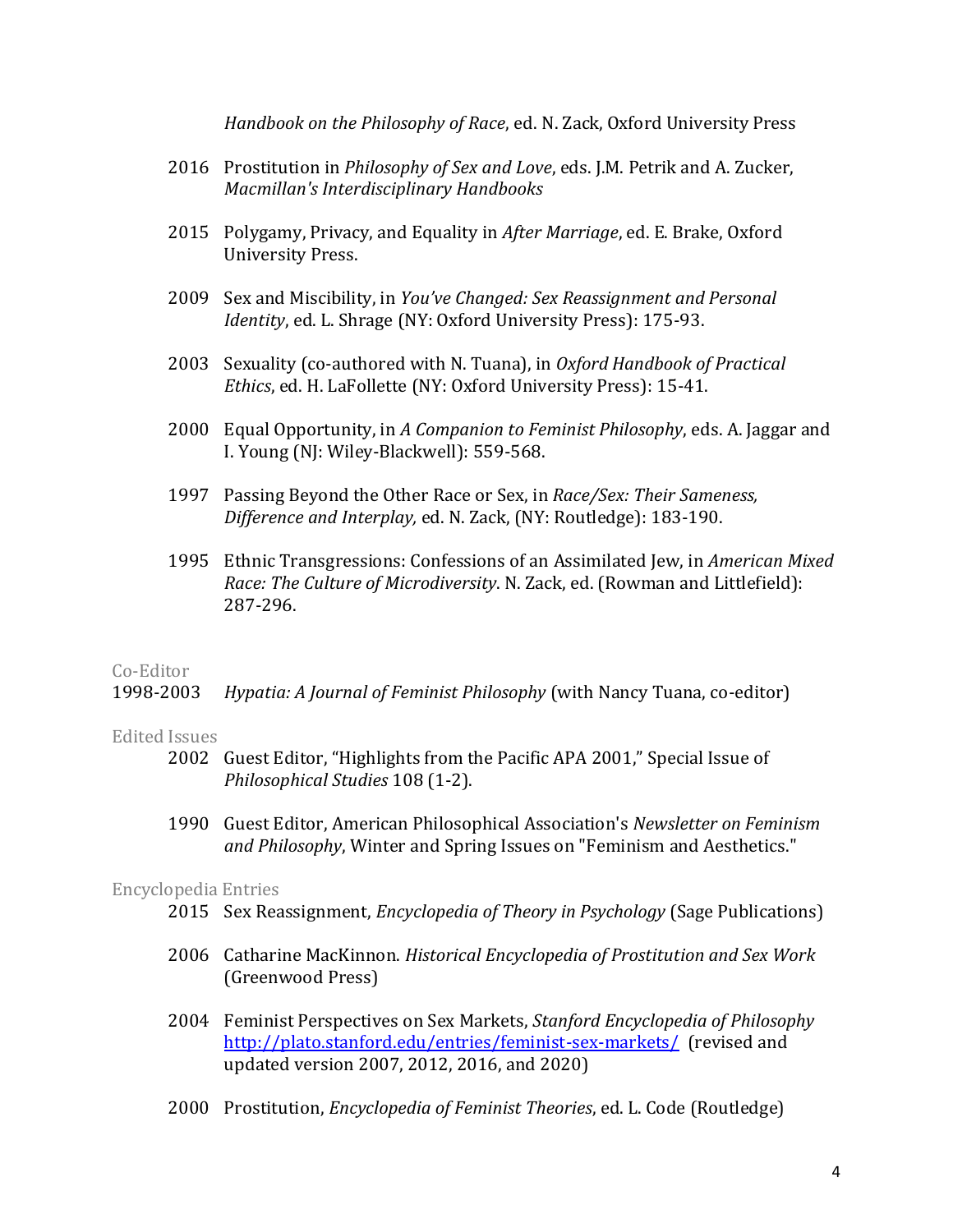# 1995 Prostitution, *Encyclopedia of Bioethics* (Macmillan Publishing Co.)

# Op-Ed Essays and Public Philosophy:

- 2019 "Confronting Philosophy's Anti-Semitism," The Stone, *The New York Times*, [https://www.nytimes.com/2019/03/18/opinion/philosophy-anti](https://www.nytimes.com/2019/03/18/opinion/philosophy-anti-semitism.html)[semitism.html](https://www.nytimes.com/2019/03/18/opinion/philosophy-anti-semitism.html) (forthcoming in *Question Everything*, Stone Reader Series, Liveright)
- 2018 "How to Talk About Abortion," The Stone, *The New York Times,* [https://www.nytimes.com/2018/03/19/opinion/abortion-arguments](https://www.nytimes.com/2018/03/19/opinion/abortion-arguments-morality-policy.html)[morality-policy.html](https://www.nytimes.com/2018/03/19/opinion/abortion-arguments-morality-policy.html)
- 2017 "We Need a Contract for Co-Parenting, Not Just for Marriage," invited essay for *Aeon* [https://aeon.co/ideas/we-need-a-contract-for-co-parenting-not](https://aeon.co/ideas/we-need-a-contract-for-co-parenting-not-just-for-marriage)[just-for-marriage](https://aeon.co/ideas/we-need-a-contract-for-co-parenting-not-just-for-marriage)
- 2016 "Should Prostitution Be Legal?" *WalletHub:* [https://wallethub.com/blog/should-prostitution-be-legal/24211/#laurie](https://wallethub.com/blog/should-prostitution-be-legal/24211/#laurie-shrage)[shrage](https://wallethub.com/blog/should-prostitution-be-legal/24211/#laurie-shrage)
- 2015 "Why Are So Many Black Women Dying of AIDS?" Op-ed, *The New York Times:* [http://www.nytimes.com/2015/12/12/opinion/why-are-so-many-black](http://www.nytimes.com/2015/12/12/opinion/why-are-so-many-black-women-dying-of-aids.html)[women-dying-of-aids.html](http://www.nytimes.com/2015/12/12/opinion/why-are-so-many-black-women-dying-of-aids.html)
- 2015 "When Prostitution is Nobody's Business," in "The Stone," *The New York Times:* [http://opinionator.blogs.nytimes.com/2015/08/10/when](http://opinionator.blogs.nytimes.com/2015/08/10/when-prostitution-is-nobodys-business/)[prostitution-is-nobodys-business/](http://opinionator.blogs.nytimes.com/2015/08/10/when-prostitution-is-nobodys-business/) (Reprinted in "*The Stone Reader: Modern Ethics in 77 Arguments*," forthcoming)
- 2014 "Sex Crimes That Shouldn't Be," in "The Stone," *The New York Times:* [http://opinionator.blogs.nytimes.com/2014/06/01/sex-crimes-that](http://opinionator.blogs.nytimes.com/2014/06/01/sex-crimes-that-shouldnt-be/)[shouldnt-be/](http://opinionator.blogs.nytimes.com/2014/06/01/sex-crimes-that-shouldnt-be/)
- 2013 "Is Forced Fatherhood Fair?" in "The Stone," *The New York Times*: [http://opinionator.blogs.nytimes.com/2013/06/12/is-forced-fatherhood](http://opinionator.blogs.nytimes.com/2013/06/12/is-forced-fatherhood-fair/)[fair/](http://opinionator.blogs.nytimes.com/2013/06/12/is-forced-fatherhood-fair/) (Reprinted in "*The Stone Reader: Modern Philosophy in 133 Arguments*," Norton/Liveright, 2015, and "*The Stone Reader: Modern Ethics in 77 Arguments*," forthcoming). *The Wire's* daily Best Five Columns: [http://www.thewire.com/national/2013/06/five-best-thursday](http://www.thewire.com/national/2013/06/five-best-thursday-columns/66202/)[columns/66202/](http://www.thewire.com/national/2013/06/five-best-thursday-columns/66202/)
- 2013 Women in Motion: Fitness, Sport, and the Female Body," (Co-curated with Dionne Stephens and Jon Mogul), The Wolfsonian Museum, Miami Beach, May to August (Opening May 16, 2013)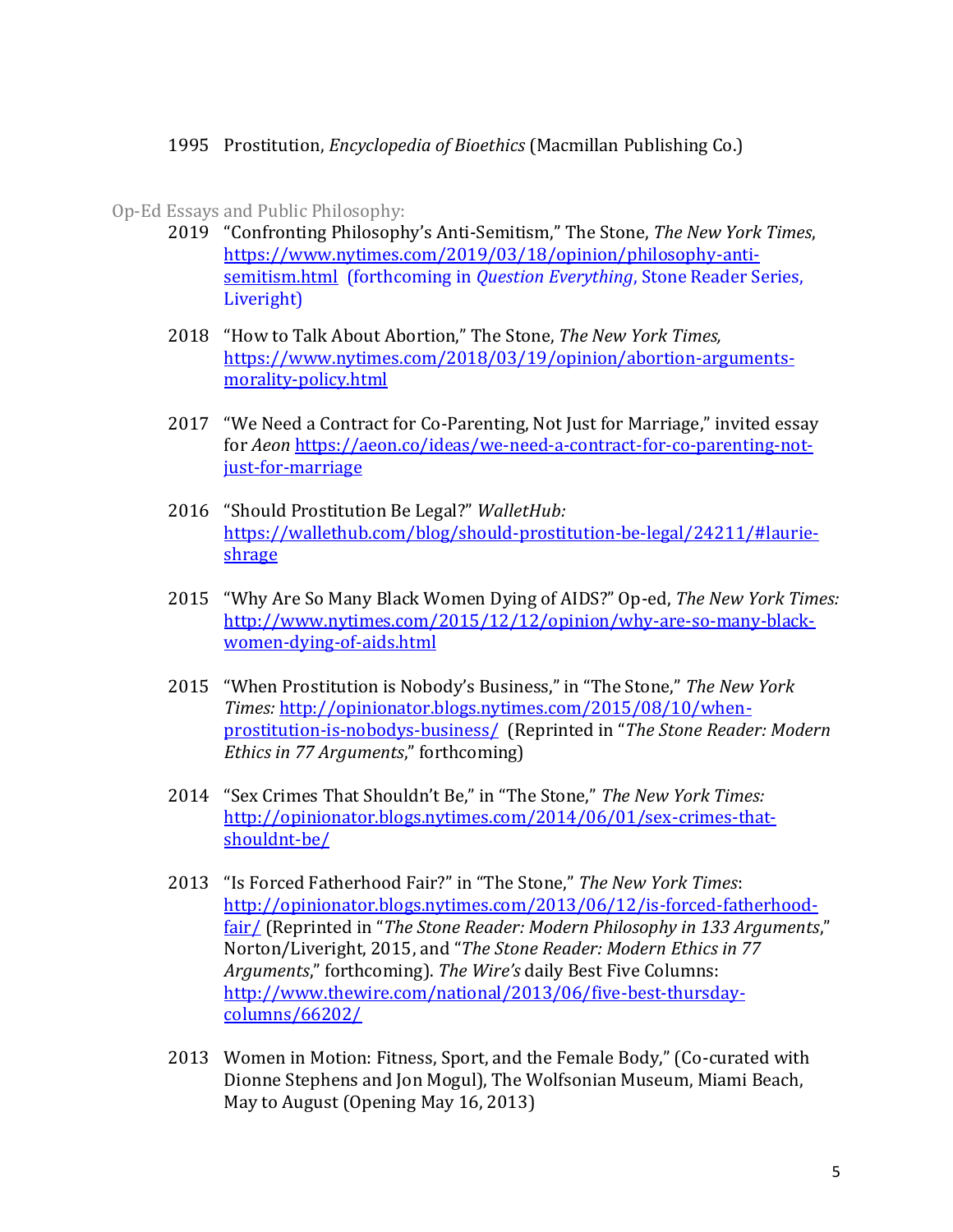- 2012 "The End of 'Marriage'," in "The Stone," *The New York Times*: <http://opinionator.blogs.nytimes.com/2012/11/04/the-end-of-marriage/> (Reprinted in "*The Stone Reader: Modern Philosophy in 133 Arguments*," Norton/Liveright, 2015, and "*The Stone Reader: Modern Ethics in 77 Arguments*," forthcoming)
- 2012 Debate Curator for the International Debate Education Association: (IDEA), [http://idebate.org/debatabase/debates/moral-religious/house-would](http://idebate.org/debatabase/debates/moral-religious/house-would-legalise-prostitution)[legalise-prostitution](http://idebate.org/debatabase/debates/moral-religious/house-would-legalise-prostitution)
- 2011 Exhibit: "Women in Motion: Fitness, Sport, and the Female Body," The Wolfsonian Teaching Gallery at the Frost Museum (FIU), (co-curated with Dionne Stephens and Jon Mogul)

#### Book Reviews, Notes, Forewords

- 2021 Foreword: *Dialogues on Abortion Ethics* (by Bertha Manninen, forthcoming, Routledge)
- 2019 Book Review: *Against Marriage: An Egalitarian Defence of the Marriage-Free State*, (by Clare Chambers), *Philosophical Review* 128: 2
- 2005 Book Note: *Making Babies: Is there a right to have children?* (by M. Warnock), *Ethics* 115 (April)
- 1996 Book Review: *Free Spirits: Feminist Philosophers on Culture* (by K. Mehuron and G. Percesepe), *Teaching Philosophy* 19 (December)
- 1996 Book Review: *Micro-Politics: Agency in a Postfeminist Era* (by Patricia Mann), *Ethics* 106 (January)
- 1995 Book Note: *Rethinking Ethics in the Midst of Violence* (by L. Bell), *Ethics* 105 (April)
- 1992 Book Note: *Reconstructing Babylon: Essays on Women and Technology* (by P. Hynes), *Ethics* 102 (July)
- 1991 Book Note: *Social Feminism* (by N. Black), *Ethics* 101 (October).
- 1991 Book Review: *Thinking Fragments* (by J. Flax), *Canadian Philosophical Reviews* 11 (April).
- 1990 Book Note: *Women and Prostitution* (by Bullough and Bullough), *Ethics* 100 (April)
- 1989 Book Review: *The Grounding of Modern Feminism* (by N. Cott), *Ethics* 100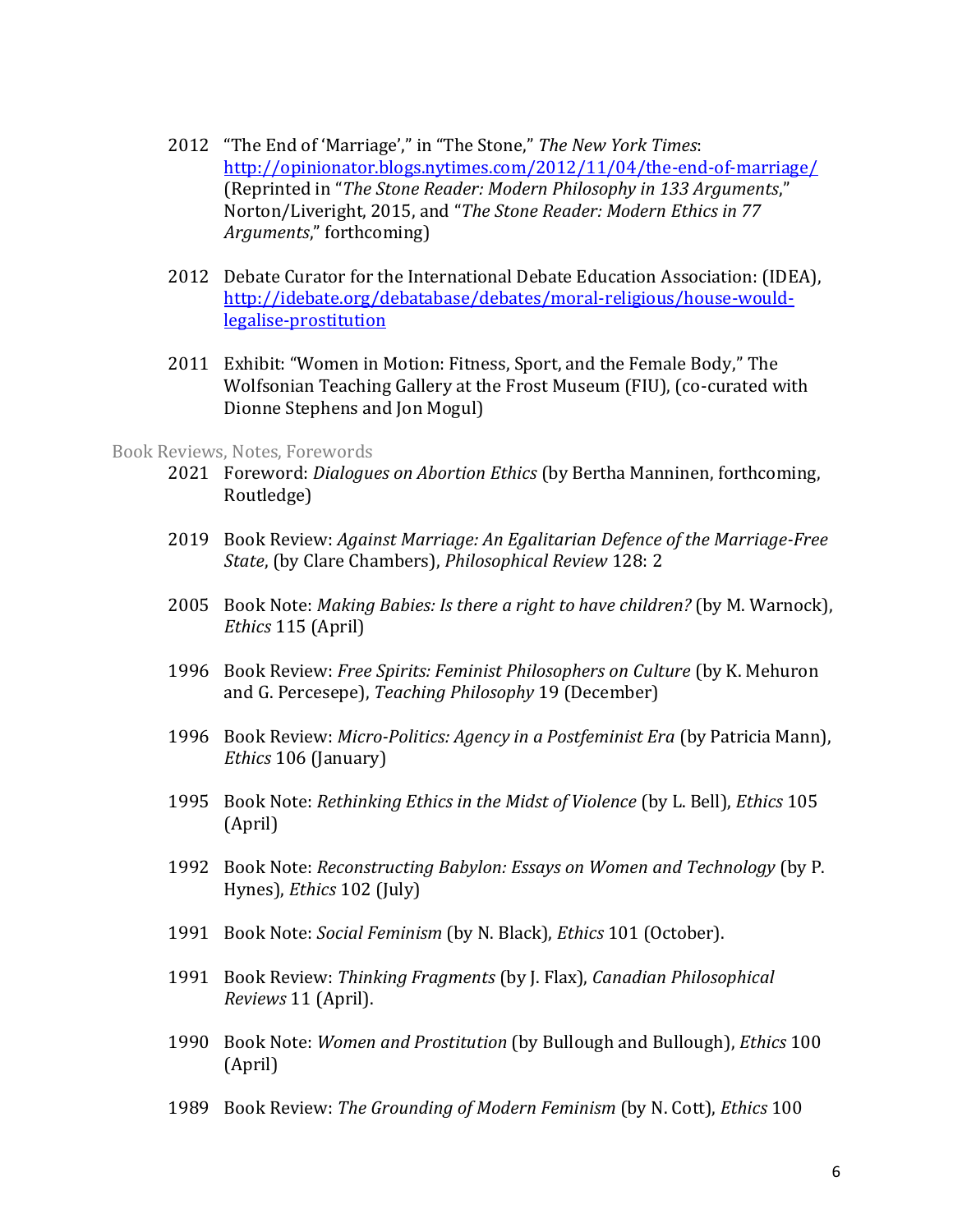(October)

1987 Book Note: *Feminism and Political Theory* (by J. Evans et al.), *Ethics* 98 (October)

Works in Progress

- Philosophy and the Jewish Questions
- Contract Sex

Presentations since 2004:

July 24, 2021: "Abortion and Bodily Integrity" *An Unsafe Space: Symposium on Contemporary Feminism and Reproductive Freedom*, sponsored by Feminists Choosing Life of New York: <https://www.youtube.com/watch?v=ptZct1zZBCE&t=16s>

- November 2, 2018: "Rethinking the Integration Paradigm of Racial Justice," Presidential address for the Florida Philosophical Association, Pensacola State University
- October 9, 2017: "Contract Sex: Decriminalization vs. Legalization," Parr Center for Ethics, UNC Chapel Hill
- September 22 and 23, 2016 Speaker, Texas Tech University, "Sex for Pay: Decriminalization vs. Legalization," and "Desegregation or Integration?"
- March 31, 2016, Speaker, Pacific APA Justice in the City Session, San Francisco
- October 16, 2015, Speaker, Beyond Same-Sex Marriage Symposium. Arizona State University
- October 13, 2015, Presenter, "Race, Health Disparities, Incarceration, and Structural Inequality," Center for Ethics, Harvard University
- May 30, 2015, Moderator and Panel Organizer, Public Philosophy, Exploring Collaborative Contestations & Diversifying Philosophy, Villanova University
- February 21, 2014, Speaker, "Polygamy, Equality, and Privacy," University of Illinois, Champaign-Urbana
- November 3, 2013, Speaker, Florida Philosophical Association, "Is the Promotion of Marriage Bad for Children?" Orlando
- May 19, 2012, Speaker, 8th European Feminist Research Conference, Central European University, Budapest, Hungary, "Reinventing the Sexual Contract"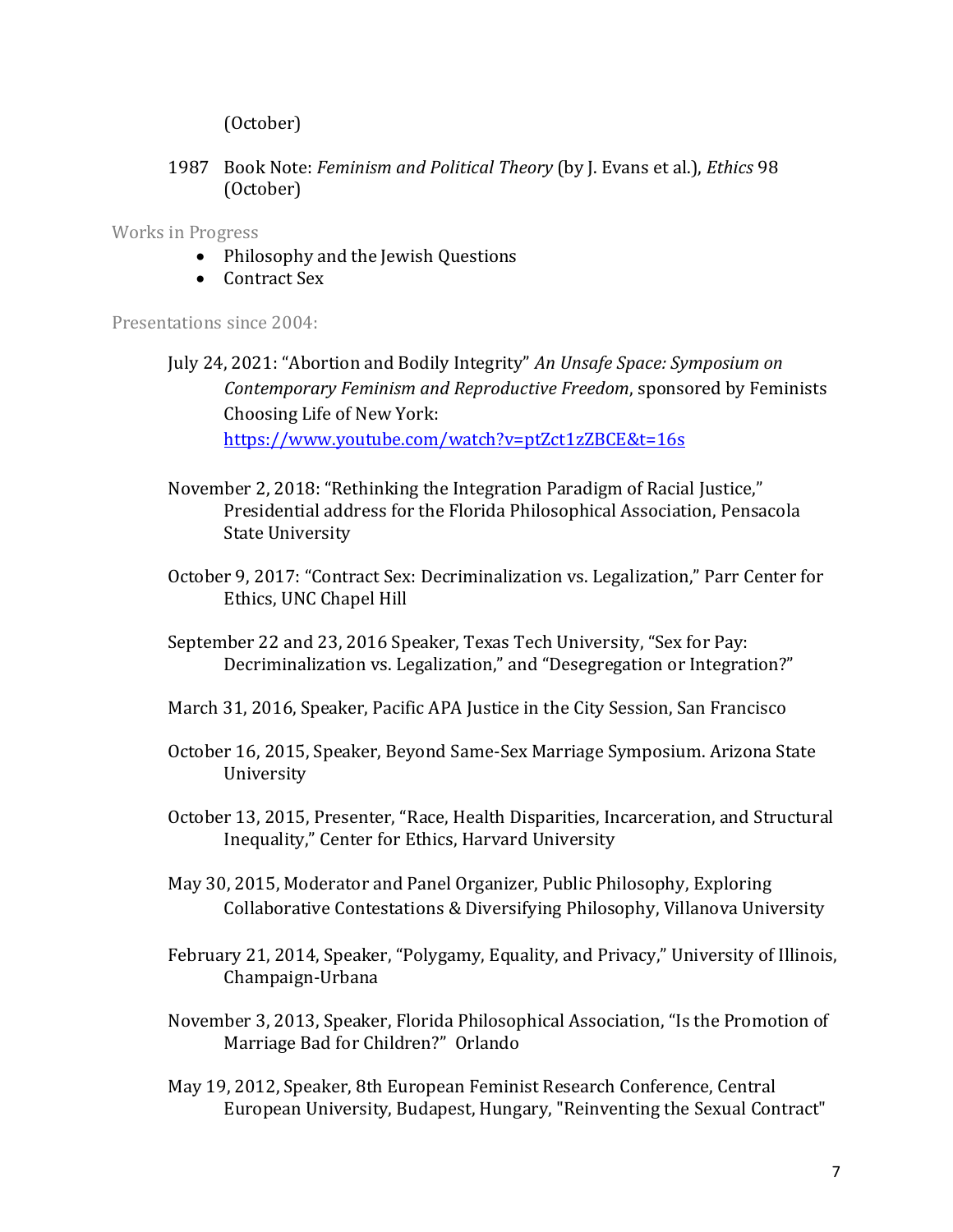- May 4, 2012, Panelist for Roundtable on "Marriage, Morality, and the Law," James Madison Program on American Ideals and Institutions, Princeton University
- April 11, 2012, Commentator for Bioethics Series paper on Gender Testing in Sports, Princeton University
- April 6, 2012, Speaker in invited session on "Philosophers on Parenting," American Philosophical Association Meetings, Pacific Division, Seattle
- April 4, 2012, Panelist on "Compulsory Monogamy," Society for the Philosophy of Love and Sex, American Philosophical Association Meetings, Pacific Division, Seattle
- January 23, 2012, "Marriage in a Free Society," Philosophy Department, University of Florida, Gainesville
- January 13, 2012, "Marriage in a Free Society," Philosophy Department, Arizona State University
- November 7, 2011, "Marriage in a Free Society," Fellows Seminar, The University Center for Human Values, Princeton University
- April 8, 2011, Invited Speaker, "Reinventing the Sexual Contract: Marriage, Sex, and Autonomy," Philosophy Department, University of Miami, Coral Gables, FL
- December 28, 2010, Organizer and Chair, APA Committee Session: Author Meets Critics: Bruce Kuklick, Black Philosopher, White Academy: The Career of William Fontaine (postponed due to blizzard)
- November 26, 2010, Invited Speaker, "Let's Talk About Sex" Lecture Series, Cape Breton University, Sydney, Nova Scotia, "Sexual Orientation and Gender Variance"
- November 24, 2010, Invited Speaker, "Sex and the Citizen" Lecture Series, Mount Saint Vincent University and the Canadian Center for Ethics in Public Policy, Halifax, Nova Scotia, "Reinventing the Sexual Contract"
- December 2009, Commentator, American Philosophical Association, Eastern Division, New York City, for paper on "Gender, Essentialism, and Historical Kinds"
- October 22, 2009, Plenary Speaker: *Hypatia* at 25 Founders Panel; University of Washington

May 2, 2009, Keynote Speaker, Sexual Selves Conference, University of Illinois,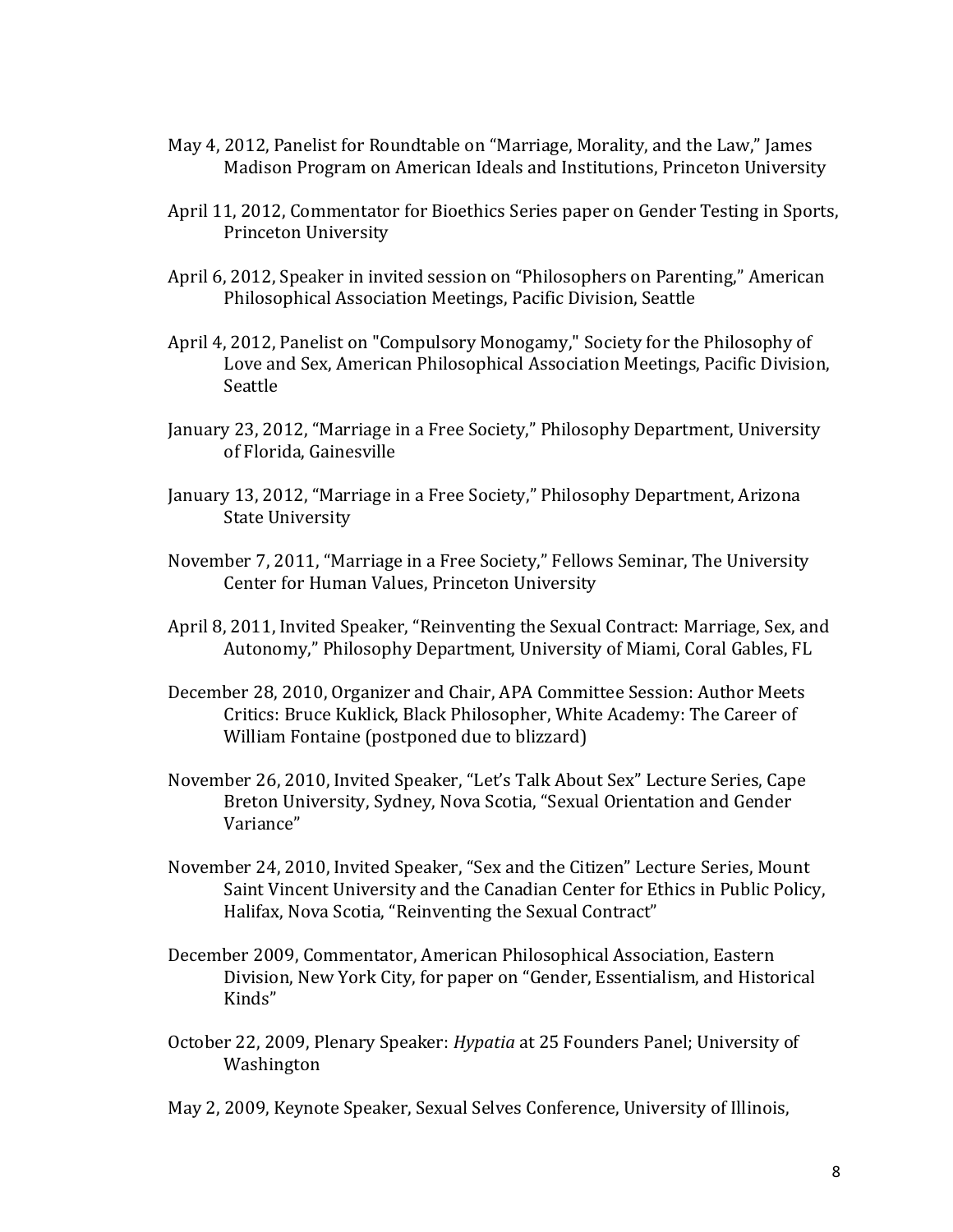Urbana- Champaign, "The Idea of a Sexual Orientation and Its Relation to Sex Identity (with apologies to P.W….)

- October 2008, Speaker, Political Philosophy Podcast Symposium, Public Reason: a blog for political philosophers, "Does the Government Need to Know Your Sex?" <http://publicreason.net/wp-content/PPPS/Fall2008/LShrage2.pdf>
- June 2008, Commentator on "A Sensible Anti-Porn Feminism," by A. Eaton, Symposia on Gender, Race, and Philosophy (Vol. 4, Winter) <http://sgrp.typepad.com/sgrp/symposia-list.html>
- April 4-6, 2008, Invited Speaker, University of Calgary mini conference on the Philosophy of Gender
- March 22, 2008, Commentator, Pacific APA session on Torture, Pasadena
- November 8, 2007, Speaker, Center for Applied Ethics, CSULB, "Pro-choice" Critics of Roe
- August 28, 2006, Speaker, Revising the California Democratic Party's Platform on Women, Claremont Democratic Club
- March 26, 2006, Speaker, Is the Philosophy Blogosphere a Male Domain?, American Philosophical Association, Portland (APA Committee on the Status of Women)
- March 25, 2006, Commentator, symposium on Fetuses and Moral Status, American Philosophical Association, Portland
- January 18, 2006, Speaker, Annual Roe Lecture, Why Not "Wife Notification Laws?, Planned Parenthood of Pasadena
- October 29, 2005, Speaker, Southern California Philosophy Conference, session on Gender Identity
- September 24, 2005, Speaker, The Biology of Sex and Race, California Roundtable on Philosophy and Race, CSU Northridge
- May 22, 2005, Speaker, Conference on Gender, The Body and Objectification, University of Sheffield Philosophy Department
- March 26, 2005, Commentator, Multiculturalism and Women's Rights, American Philosophical Association Meetings, San Francisco
- March 12, 2005, Invited Speaker, Conference on Sexual Difference and Embodiment, McGill University, Montréal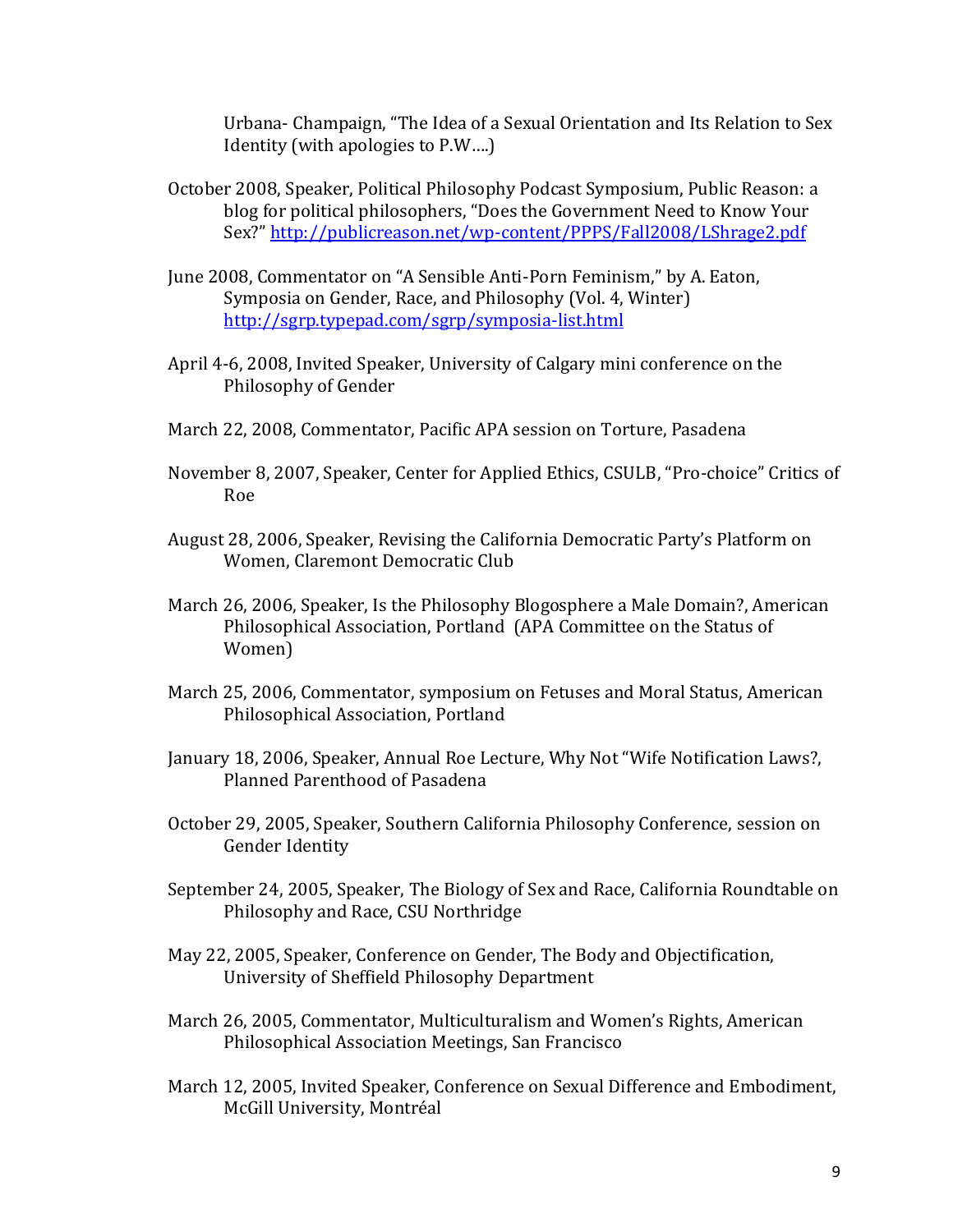- January 26, 2004, Speaker, "Motherhood, Marriage, and Democracy," University of Southern California, Gender and Sexuality Week series
- October 30, 2005, Speaker, "How Queer is Sex Work," Southern California Philosophy Conference, UC Irvine
- September 10, 2004, Invited Speaker, "How Queer is Sex Work," Philosophy Department, University of San Francisco
- June 18, 2004, Speaker, "Exposing the Fallacies of Anti-Porn Feminism," International Association of Women Philosophers, University of Göteborg
- March 27, 2004, Respondent, "Author Meets Critics" session on *Abortion and Social Responsibility*, American Philosophical Association (Pacific Division) meeting, Pasadena
- January 20, 2004, Roe v. Wade annual speaker, "'Pro-Choice or No Choice' . . . and Other Alternatives," UCLA Center for the Study of Women

## Professional Affiliations

- Executive Committee, American Philosophical Association, Eastern Division, 2016- 19
- President, Florida Philosophical Association, 2018-19 (VP 2017-18)
- APA Ombudsperson Concerning Discrimination and Sexual Harassment, 2008-11, and 2017-2020
- Chair, APA ad hoc Committee on Sexual Harassment, 2016-17 (member, 2013-15)
- Advisory Boards, *Feminist Philosophical Quarterly* and Oxford University Press Feminist Philosophy series
- Member, Board of Directors, *Hypatia, Inc*., 2012-16
- Member, Program Committee, American Philosophical Association, Pacific Division, 1999-2002, 1993-96 [Program Chair for 2001 meeting]

# Employment History

- 2008-present Professor, Philosophy Department, FIU
- 1996-08 Professor, Philosophy Department, Cal Poly Pomona
- 1992-96 Associate Professor, Philosophy Department, Cal Poly Pomona
- 1987-92 Assistant Professor, Philosophy Program, Cal Poly Pomona
- 1986-87 Visiting Assistant Professor, Pitzer College (.5 appointment)
- 1986-87 Associate Director, Humanities Internship Program, Scripps College (.5 appointment)
- 1983-86 Assistant Professor, Lake Forest College
- 1982-83 Visiting Instructor, Philosophy Department, Howard University, Washington, DC

Administrative Experience